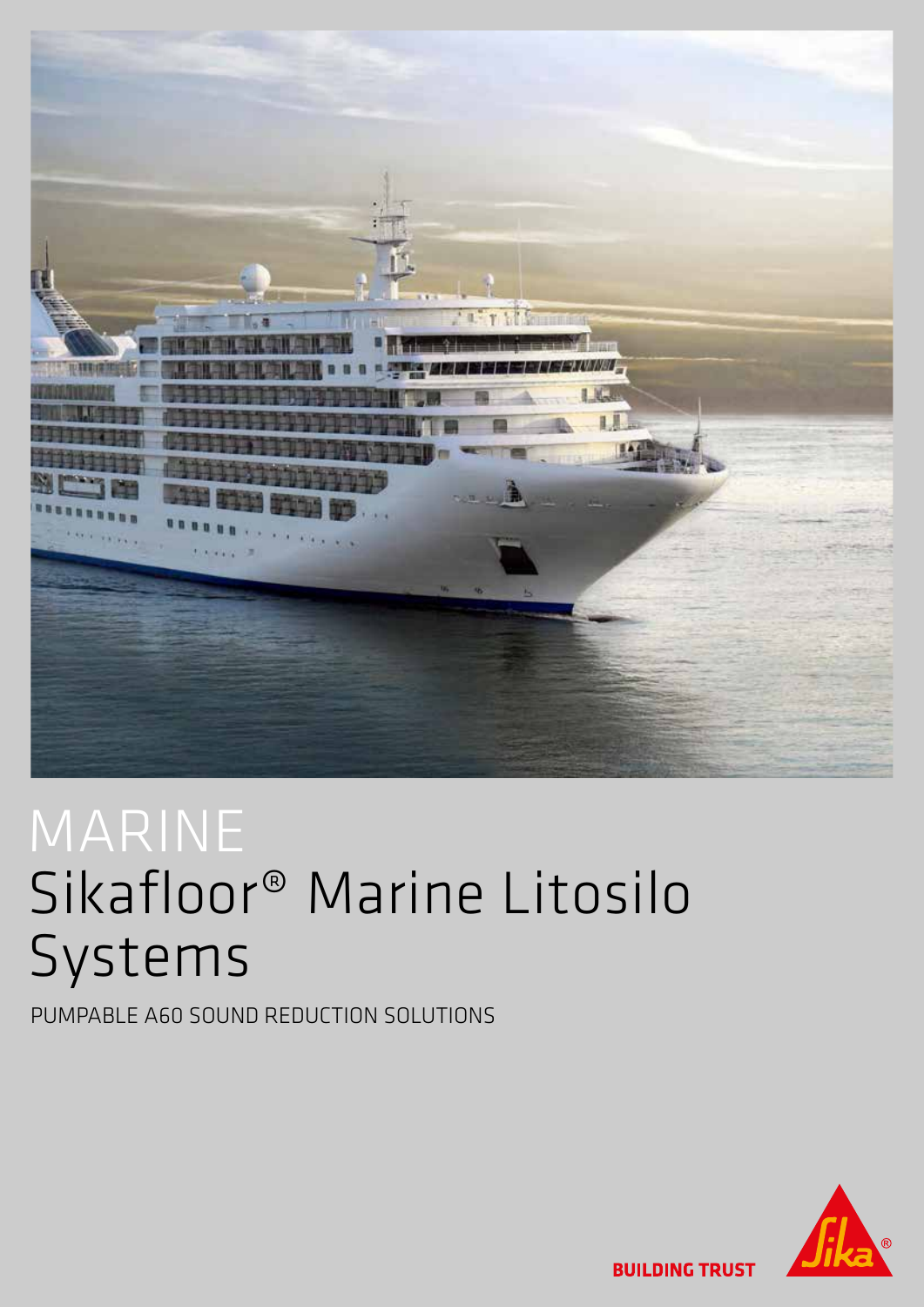# Sikafloor® Marine Litosilo Systems

Sound Reduction Solutions

Being onboard a commercial vessel means being exposed to noise 24 hours a day. Loud noise is coming from sources such as main engine, bow thrusters, HVAC-system and other electrical installations. If nothing is being done to reduce the problem, crew members can quickly start to get sick and feel dizzy and they will soon be a danger for themselves, the rest of the crew as well as the vessel. Therefore, international authorities throughout the years have set the standards very high when it comes to comfort onboard all commercial vessels. It is crucial for the crew to have an environment where they can work and more importantly where they can relax without being exposed to dangerous noise and vibrations.

### PRODUCT DESCRIPTION

Sikafloor® Marine Litosilo systems are floating floor systems. The systems consist of a layer of mineral wool on which either a one-component compound (Sikafloor® Marine Litosilo N or Sikafloor® Marine Litosilo FC) or steel/alu plates are applied. These build-ups give maximum sound reduction and provide a high degree of comfort for the crew on board the vessel. The Sikafloor® Marine Litosilo systems are all part of an A60 solution with a building height of only 45 mm. Prior to application of carpets, vinyl, etc. a smoothing levelling is needed. The Sikafloor® Marine Litosilo products can be used as a primary deck covering.



#### **CERTIFICATES**

Sikafloor® Marine products have been approved according to the IMO-regulation and other major authorities and classification societies.



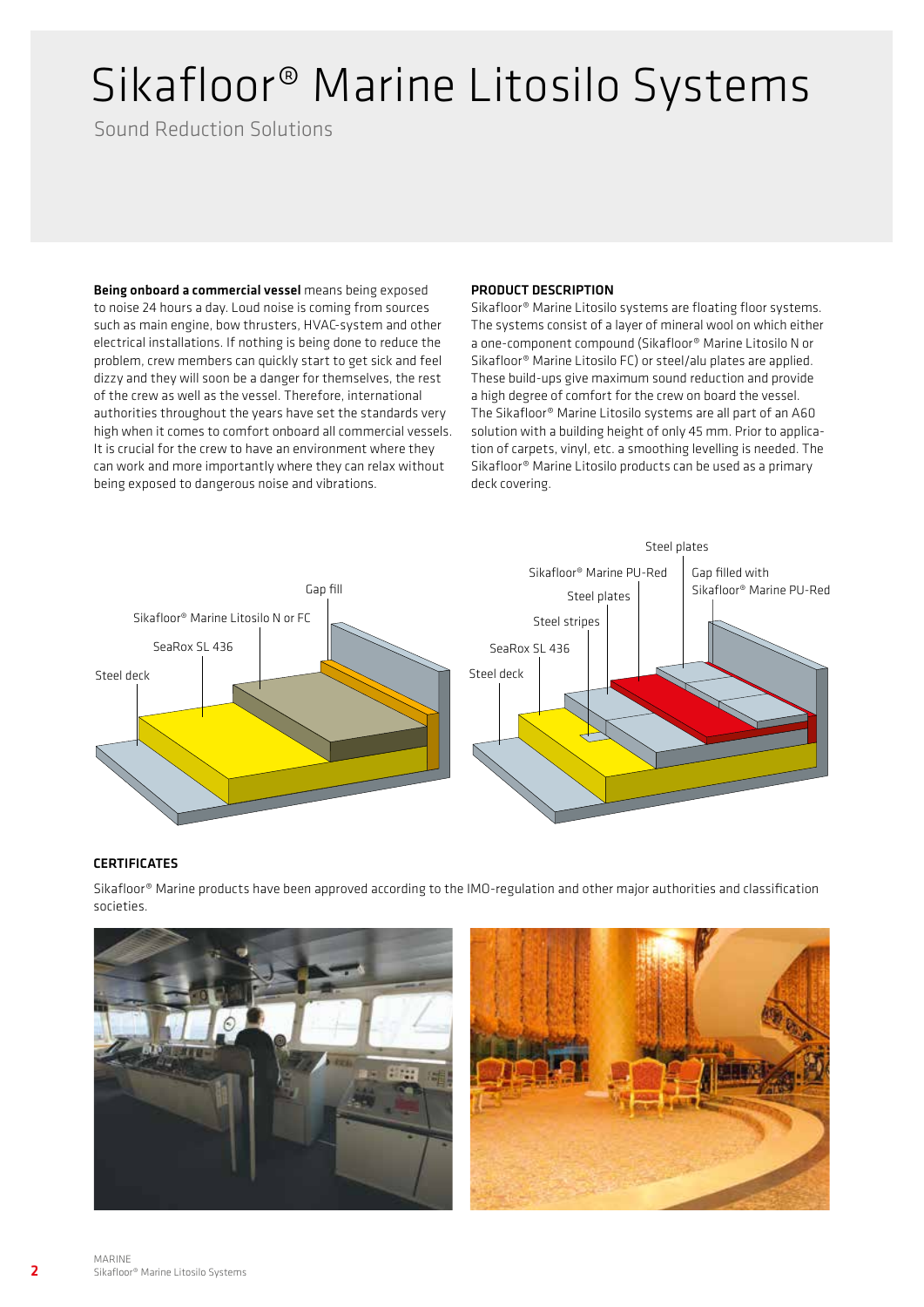### Sikafloor® Marine Litosilo N or FC

Sikafloor® Marine Litosilo N or FC are a one-component, noncombustible, pumpable solution for those looking for an A60 fire rated solution with low building height. The first layer in the system is minimum 20 mm of mineral wool on which the Sikafloor® Marine Litosilo compound is applied from only 25 mm, giving the whole system a building height of only 45 mm. Sikafloor® Marine Litosilo products are very flexible (low e-modulus), and reduce the risk of cracks in the surface.

#### TECHNICAL BENEFITS

- A60 approved from 45 mm
- Levels out the deck
- High noise reduction performance
- One-component pumbable compound
- Can be applied in one day

### Sikafloor® Marine Litosilo Steel

Sikafloor® Marine Litosilo Steel is a floating floor solution with A60 approval from a building height of 55.5mm. The first layer in the solution is a 50mm mineral wool on which 2 layers of steel plates are applied bonded together with Sikafloor® Marine PU-Red or any wheelmarked adhesive from Sika. The Sikafloor® Marine Litosilo Steel has a fast curing time and allows installation teams to proceed with final deck covering after 1 day.

#### TECHNICAL BENEFITS

- A60 approved from 55.5 mm
- **E** Levels out the deck
- **E** High noise reduction performance



#### SOUND PERFORMANCE OF Sikafloor® Marine Litosilo N SOUND PERFORMANCE OF Sikafloor® Marine Litosilo Steel



Source: Lloyds register ODS

3